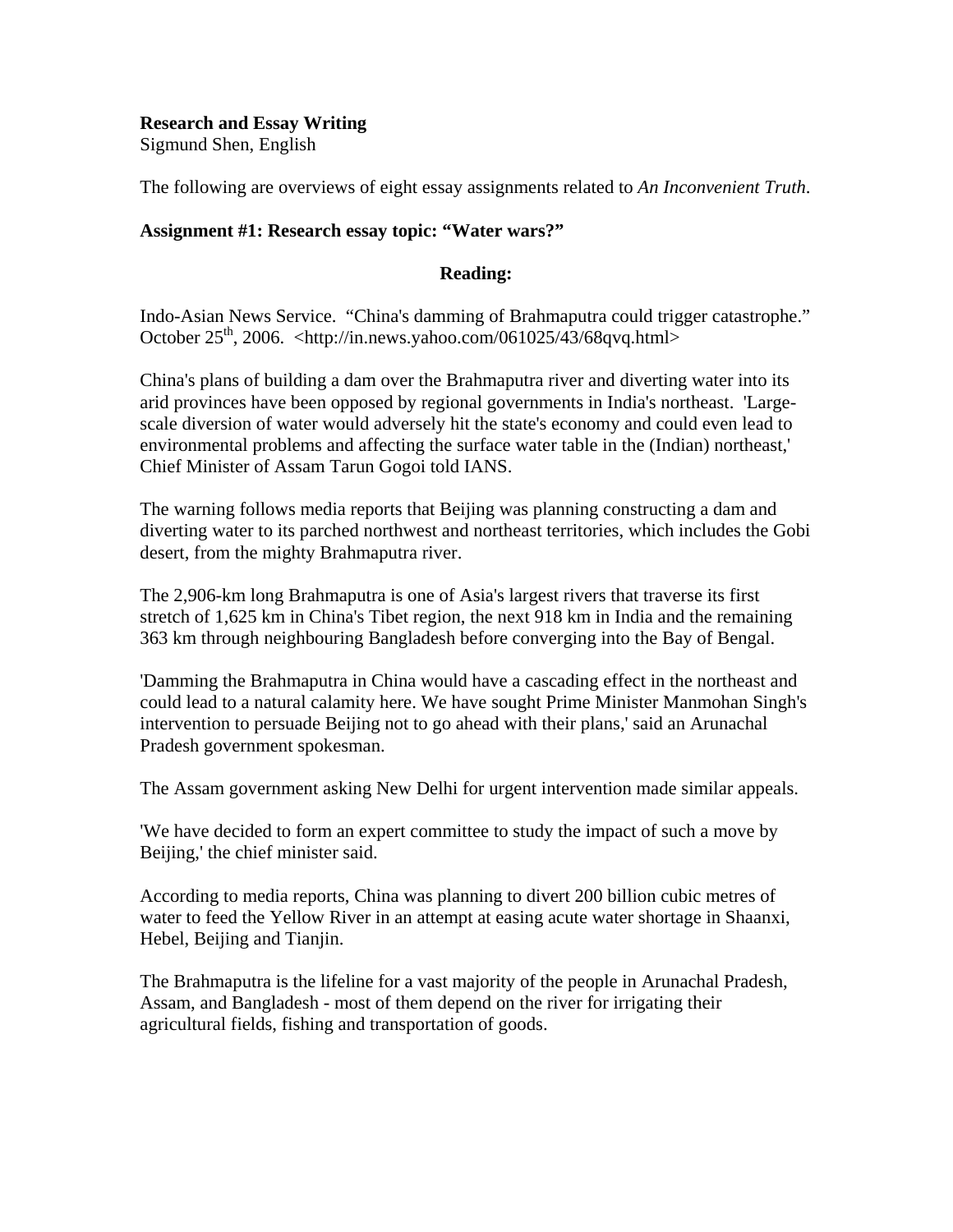Agriculture forms the backbone of the economies in both Assam and Arunachal Pradesh with nearly 80 percent of the 27 million people in the two states eking out a living through agriculture.

'We are worried as many areas in Assam and Arunachal Pradesh and even Bangladesh would go dry if the Chinese went ahead with their plans. This move would severely affect water flow to the region which in turn would adversely affect agriculture,' said H. Nath, an agriculture scientist.

An Indian external affairs ministry official has been quoted as saying that New Delhi would take up the issue during Chinese President Hu Jintao's proposed visit to Delhi next month.

There has been no official reaction from Beijing to India's concern about damming the Brahmaputra River.

#### **Assignment:**

Al Gore argues that global warming is a "little-discussed contributing factor" to outright war and genocide in geopolitically volatile regions like Darfur (116—117). Imagine that Secretary General Ban Ki-moon of the United Nations has appointed you to investigate the crisis described in the article about China and India above and recommend a course of action. Secretary-General Ban wants you to research and study:

- 1. the analysis of Al Gore and others about the role that global warming has played in causing the violence in Darfur;
- 2. the modern history of the political relationship between China and India;
- 3. China's and India's respective national policies and plans for use of natural resources like fresh water and hydroelectric power;
- 4. and the historical role that the U.N. has played in successfully resolving similar problems and tensions between countries in the past.

Based on your analysis and report about the four topics above, your final task is to recommend a list of steps that China, India, and the United Nations should take within the next three years in order to BOTH prevent future military conflict between these two Asian nations AND relieve the suffering of local populations affected by the water shortages. Remember that your job is support this recommendation with hard facts from your research.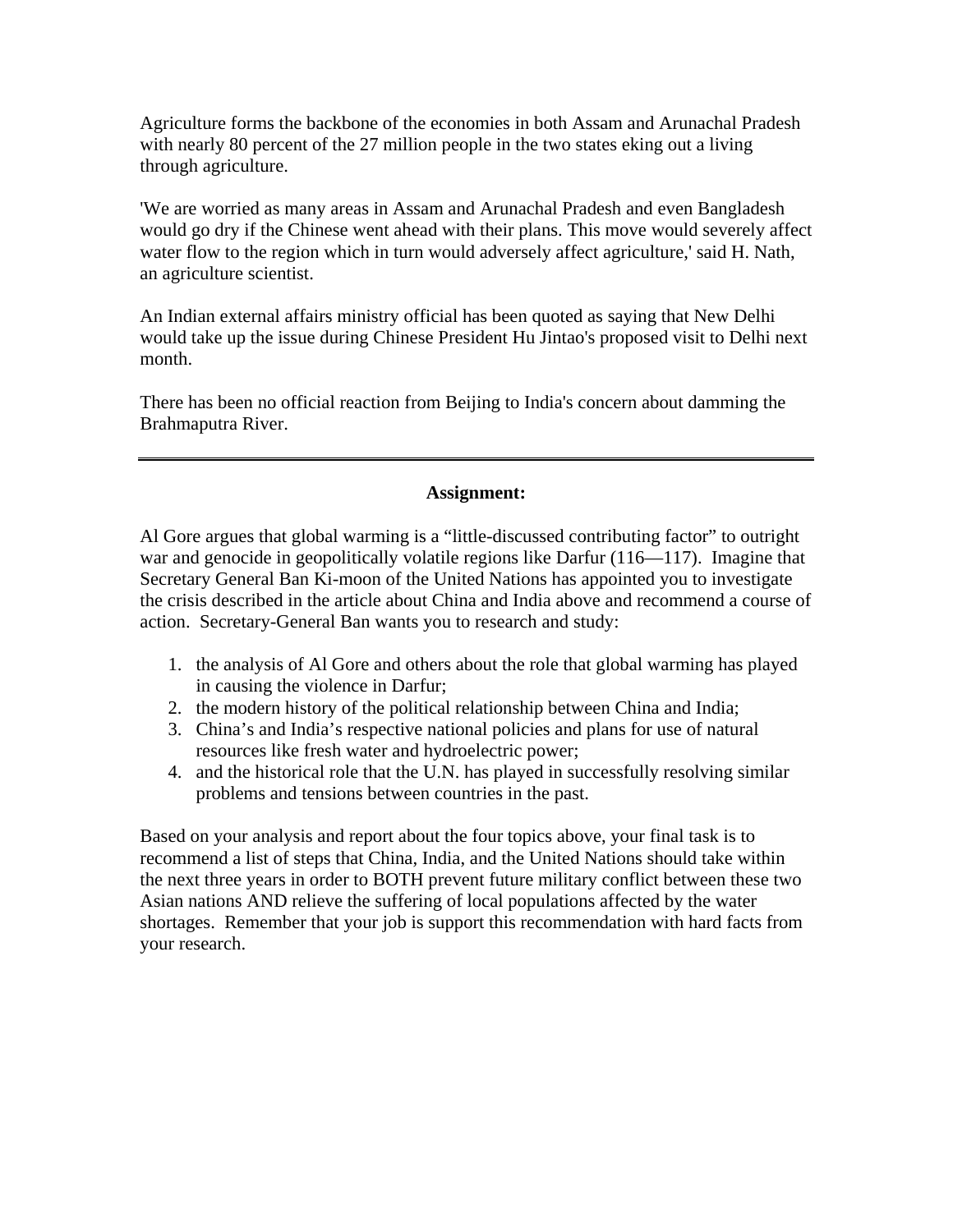# **Assignment #2: Research essay topic: "Dogs fighting over bones"**

# **Reading:**

Mellgren, Doug. "Hot race for riches in Arctic emerges: Nations scramble as ice cap melts." Associated Press. March 25<sup>th</sup>, 2007. <http://www.boston.com/news/world/europe/articles/2007/03/25/hot\_race\_for\_riches\_in \_arctic\_emerges/>

Barren and uninhabited, Hans Island is very hard to find on a map.

Yet these days the Frisbee-shaped rock in the Arctic is much in demand – so much so that Canada and Denmark have both staked their claim to it with flags and warships.

The reason: an international race for oil, fish, diamonds, and shipping routes accelerated by the impact of global warming on earth's frozen north.

The latest report by the UN Intergovernmental Panel on Climate Change says the ice cap is warming faster than the rest of the planet and ice is receding, partly due to greenhouse gases. It's a catastrophic scenario for the Arctic ecosystem, for polar bears and other wildlife, and for Inuit populations whose ancient cultures depend on frozen waters.

But some see a lucrative silver lining of riches waiting to be snatched from the deep, and the prospect of timesaving sea lanes that could transform the shipping industry the way the Suez Canal did in the  $19<sup>th</sup>$  century.

The US Geological Survey estimates the Arctic has as much as 25 percent of the world's undiscovered oil and gas. Moscow reportedly sees the potential of minerals in its slice of the Arctic sector approaching \$2 trillion.

All this has pushed governments and businesses into a scramble for sovereignty over these suddenly priceless seas.

Regardless of climate change, oil and gas exploration in the Arctic is moving full speed ahead. The State-controlled Norwegian oil company Statoil ASA plans to start tapping gas from its offshore Snoehvit field in December, the first in the Barents Sea. It uses advanced equipment on the ocean floor, remote-controlled from the Norwegian oil boom town of Hammerfest through a 90-mile undersea cable.

Alan Murray, an analyst with the consulting firm Wood Mackenzie, said most petroleum companies are now focusing research and exploration on the far north. Russia is developing the vast Shkotman natural gas field off its Arctic coast, and Norwegians hope their advanced technology will find a place there.

The climate changes could open the North Pole region to easy navigation for five months a year, according to the latest Arctic Climate Impact Assessment, an intergovernmental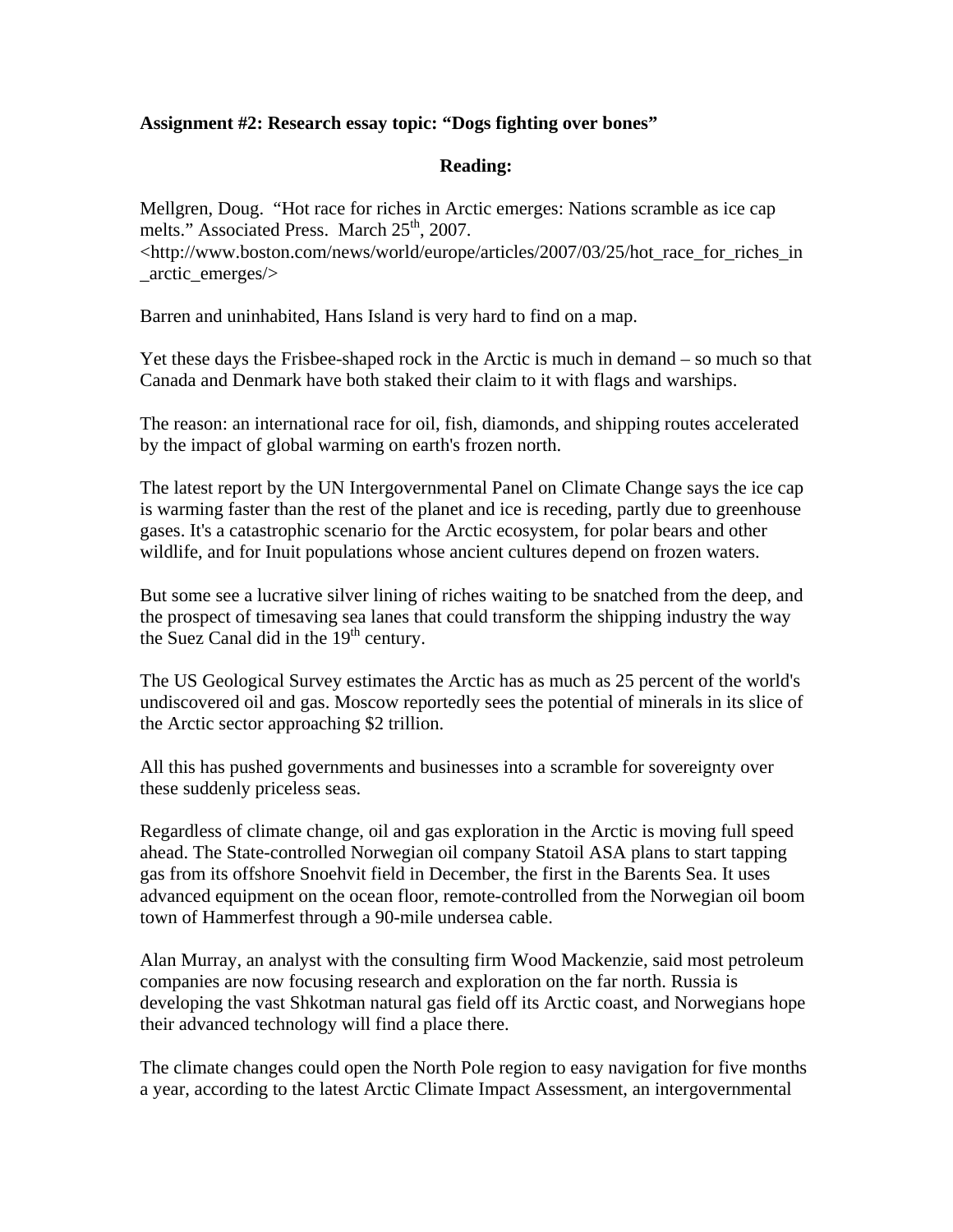group. That could cut sailing time from Germany to Alaska by 60 percent, going through Russia's Arctic instead of the Panama Canal.

Or the Northwest Passage could open through the channels of Canada's Arctic islands and shorten the voyage from Europe to the Far East. And that's where Hans Island, at the entrance to the Northwest Passage, starts to matter.

The half-square-mile rock, just one-seventh the size of New York's Central Park, is wedged between Canada's Ellesmere Island and Danish-ruled Greenland and for more than 20 years has been a subject of unusually bitter exchanges between the NATO allies.

Canada, Russia, and Denmark are seeking to claim waters all the way up to the North Pole, saying the seabed is part of their continental shelf under the 1982 United Nations Convention on the Law of the Sea. Canada says the Northwest Passage is its territory, a claim the United States disputes, insisting the waters are neutral.

#### **Assignment:**

Al Gore argues that one ideological cause of the global warming crisis is "our false belief that we have to choose between a healthy economy and a healthy environment" (270). Imagine that U.N. Secretary General Ban Ki-moon has appointed you to investigate the conflict among Canada, Denmark, Norway, Russia, and the United States described in the article above, and recommend a course of action that is environmentally sustainable and economically responsible. The Secretary-General wants you to research and study:

- 1. Gore's support and logic for his argument that "if we do the right thing, then we're going to create a lot of wealth, jobs, and opportunity" (271);
- 2. the UN Intergovernmental Panel on Climate Change's report on the warming of the ice cap;
- 3. the Northern Territory Seafood Council's report that global fish stocks could collapse by the year 2048; and
- 4. the national oil and alternative energy policies of at least three of the above countries;

Based on your analysis and report about the four topics above, your final task is to develop a fact-based argument that would convince these five nations to stop pursuing natural resources in the Arctic, declare Hans Island a protected zone kept free of commercial ventures, and still address the economic and energy needs of these five countries. Remember that your job is support this recommendation with hard facts from your research.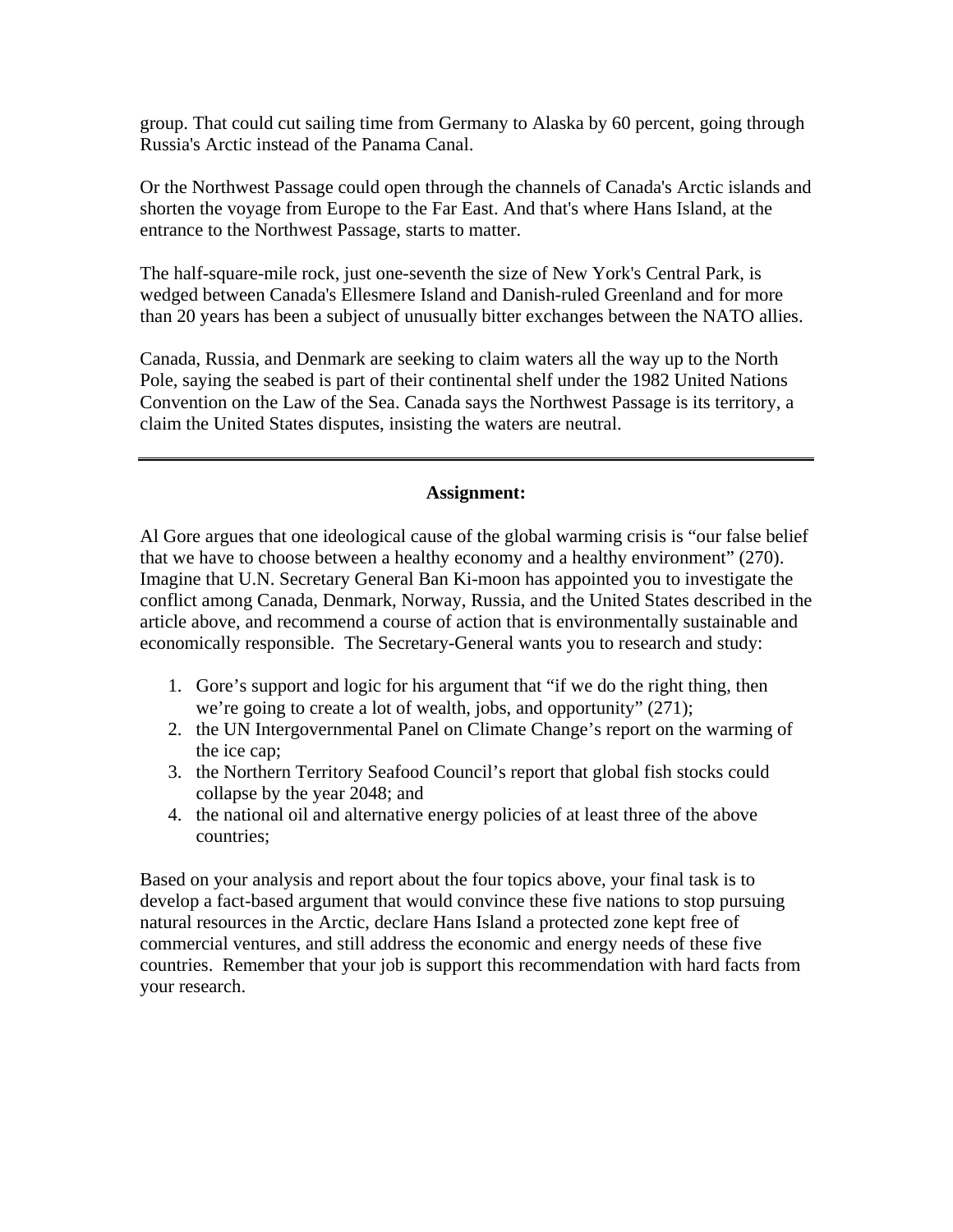# **Assignment #3: Research essay topic: "The Polar Bear in the Room"**

# **Reading:**

Kay, Jane. "U.S. accused of silencing experts on polar bears, climate change: Scientists told not to speak officially at conferences." *San Francisco Chronicle*. March 9<sup>th</sup>, 2007. <http://sfgate.com/cgi-bin/article.cgi?f=/c/a/2007/03/09/MNGBQOIBMG1.DTL>

The federal agency responsible for protecting Arctic polar bears has barred two Alaska scientists from speaking about polar bears, climate change or sea ice at international meetings in the next few weeks, a move that environmentalists say is censorship.

The rule was issued last month by the U.S. Fish and Wildlife Service but was made public this week. The federal government has proposed listing the polar bear as a threatened species, and the wildlife agency is receiving public comment on the proposal.

"It's a gag order," said Deborah Williams, a former high-level Interior Department official in Anchorage, Alaska, who received documents on Wednesday from Alaska scientists who chose to remain unnamed. The documents make the subjects of polar bears, climate change and sea ice off limits to all scientists who haven't been cleared to speak on the topics.

Two of the memos are copies of those prepared for Craig Perham and Janet E. Hohn, who are traveling to Russia and Norway this month and in April. The scientists "will not be speaking on or responding to these issues'' of climate change, polar bears and sea ice, the memos say. Before any trip, such a memo must be sent to the administrator of the Fish and Wildlife Service in Washington.

According to the memos, agency scientists must obtain a memorandum designating which official, if any, is allowed to respond to questions, particularly about polar bears, and include "a statement of assurance that these individuals understand the Administration's position on these issues.''

Tina Kreisher, communications director of the Interior Department, which oversees the wildlife agency, said in an interview Thursday that the government isn't trying to prevent scientists from talking about their findings -- but doesn't want them to make policy statements.

At a news conference, Fish and Wildlife Director H. Dale Hall denied that the memos were a form of censorship. He described the content of the documents as part of a policy to establish an agenda and the appropriate spokesperson for international meetings.

Considering the high-profile nature of climate change and the issues that might come up, it was prudent to know ahead of time what everyone was going to discuss, he said.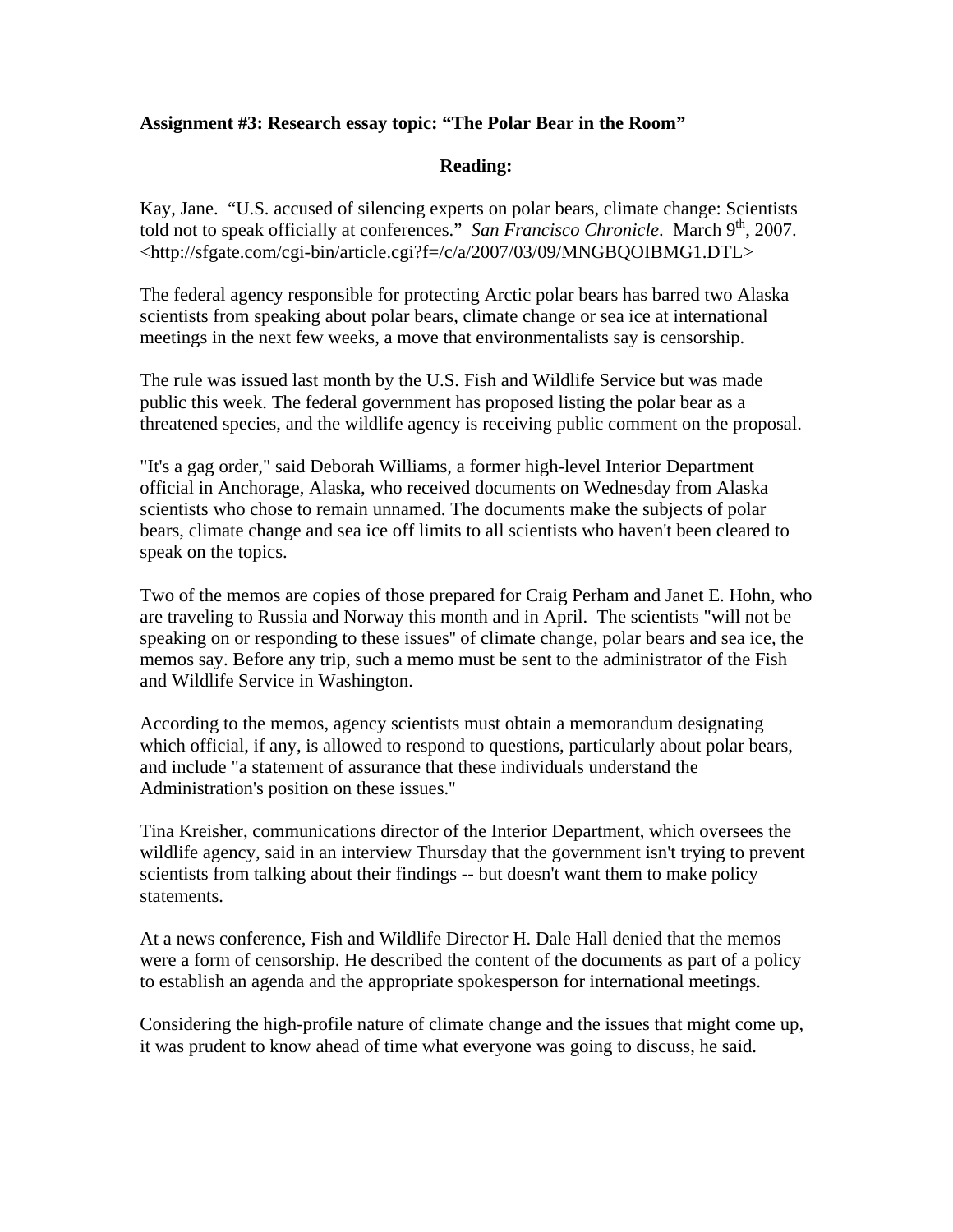"We are not gagging scientists,'' said Hall. They can speak with other scientists at international gatherings in conversations or at dinner but may not speak for the United States government in a formal setting, he said. The agency would frown on their going to news conferences in a host country, he added.

When asked for the administration's position with which the Alaska scientists would have to be familiar, Hall said, "The Earth is warming, and we have to understand how to deal with that and to slow down greenhouse gases and manage the changes that will occur." The agency has taken steps to evaluate whether the polar bear should be listed and has significant questions about scientific studies, including those dealing with when sea ice will melt and the effects on the bear, he said.

Environmentalists who petitioned for the new protections for polar bears hope that a listing would force mandatory limits to greenhouse gases. At present, the administration prefers voluntary programs to cut emissions and has taken the position that carbon dioxide, the predominant greenhouse gas, can't be regulated as a pollutant under the Clean Air Act.

Kieran Suckling, policy director of the Center for Biological Diversity, one of the groups that submitted the petition to list the polar bear, said muzzling of scientists at international meetings isn't appropriate. "That type of memo might be appropriate for the State Department and purely political issues," he said. "What we're dealing with here is science. How many polar bears are there? Why are they going extinct? What is the cause of the ice melting? It's completely inappropriate to ban scientists from talking about science.''

Williams, an attorney who received the documents about rules for scientists' speech, was special assistant to the secretary of the Interior under the Clinton administration for six years. She now heads an environmental consulting firm, Alaska Conservation Solutions. "I worked very closely with Fish and Wildlife and other Interior agencies, and a memo like this is truly inconceivable," she said. "This is an issue of international significance, and you want your professional public servants to be able to discuss these issues. It is unconscionable to gag them.''

The Bush administration has been under fire for several years for allegedly trying to curb the speech of government scientists who produce studies that contradict the administration's positions, particularly on global warming.

Scientists in the Fish and Wildlife Service, the U.S. Geological Survey and the National Oceanic and Atmospheric Administration have been chastised for speaking to reporters, and some have been asked to submit papers and lectures to high-level managers for review. Political appointees at NASA have turned down journalists' requests for interviews with scientists, and the Mineralsjournalists to interview scientists, including on polar bear observations, only if the agency could record them.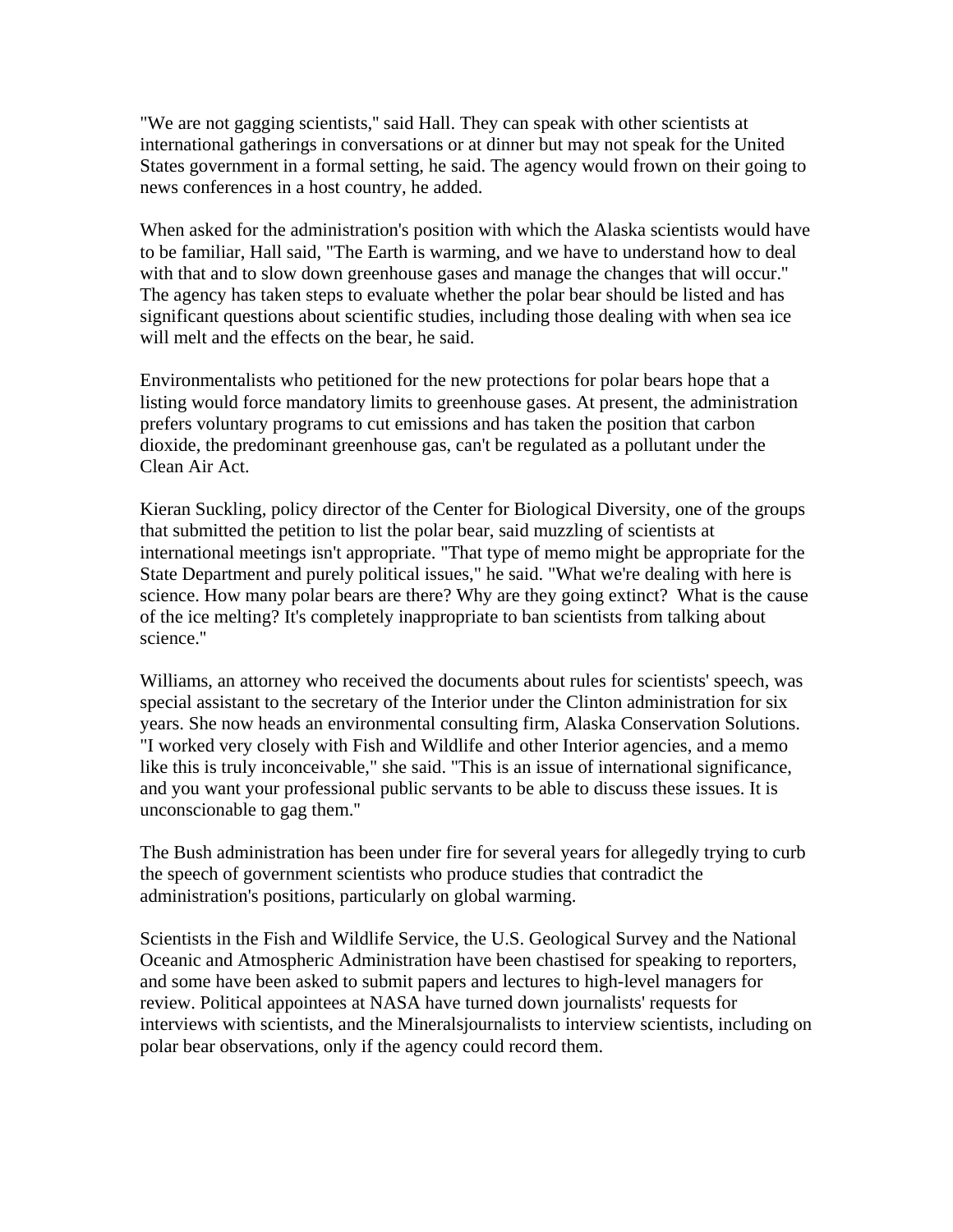The agencies challenged scientists over studies revealing negative effects of oil development on the Arctic National Wildlife Refuge and the drownings of polar bears possibly associated with shrinking sea ice. The beloved furry Arctic animal has become a symbol for the dire effects of a warming world. The plight of the bears, including the deaths of polar bears observed floating in Arctic Ocean waters that may be attributed to the long swim from the diminishing sea ice to land, were reported by The Chronicle last year and captured worldwide attention in former Vice President Al Gore's documentary, "An Inconvenient Truth.''

#### **Assignment:**

Reread and consider the quotation from Kieran Suckling: "'That type of memo might be appropriate for the State Department and purely political issues,' he said. 'What we're dealing with here is science. How many polar bears are there? Why are they going extinct? What is the cause of the ice melting? It's completely inappropriate to ban scientists from talking about science'". This impingement of politics upon science is the same problem that Gore's audiences highlight in their frequent question, "Why is [global warming] a political issue at all" (284)? Gore's answer to their question is that the "truth" about global warming is [. . .] unwelcome to some powerful people and companies making enormous sums of money" (284).

Imagine that you are a reporter newly hired by the *New York Times*, and your editor has asked you to write an article answering the question, "why would anyone try so hard to stop scientists from discussing their research about 'polar bears and sea ice?'" As part of your search for answers to this question, research some of the people and companies named in Gore's book. Include among the targets of your research at least three of the following topics:

- 1. Phillip Cooney, former chief of staff of the White House Environment Office
- 2. Exxon Mobil Corporation
- 3. American Petroleum Institute
- 4. The Bush family's ties to the international oil industry
- 5. The Kyoto Treaty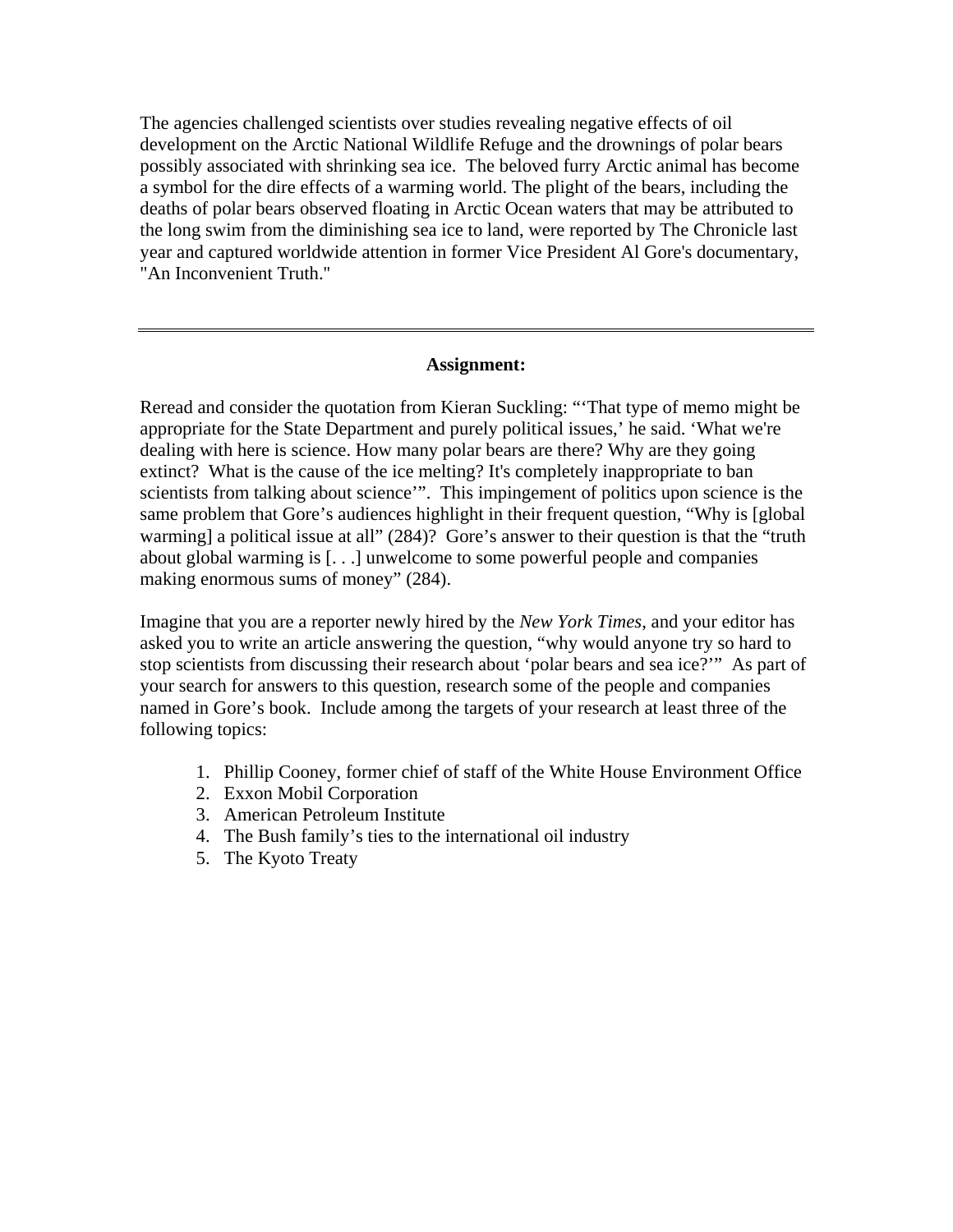# **Assignment #4: Short revised essay topic: "I just can't relate"**

Gore recounts the story of how, as a child, he learned the importance of "the moral necessity of caring for the land" by watching his father manage the path of rainwater as it drained through farmland (124). He muses, "Had I not learned those lessons early while watching him do the work with his own hands, I might have found them impossibly abstract, with no relevance to me" (124). In this story, Gore suggests that sometimes, it can be difficult for a person to relate to a body of knowledge – even a very important or necessary one – if that person has never had the chance to learn about it through direct experience. Do you agree with him? Explain whether you agree or disagree with his idea, supporting your argument with examples of knowledge that you have gained both through your academic coursework and through your own life experiences.

# **Assignment #5: Short revised essay topic: "'I am with you, and know how it is.'"**

Before stating his belief that in losing touch with the natural world, "our civilization has come perilously close to forgetting what we've lost and then forgetting that we've lost it," Gore hesitates in a moment of self-criticism, thinking, "[m]aybe I shouldn't generalize from my personal experience" (162). Do you think that you can make important and valid generalizations about "our civilization" based on your own "personal experience"? What are the benefits of this kind of reasoning? What are the risks?

# **Assignment #6: Short revised essay topic: "That is one big assumption"**

In one depressing passage, Gore describes how quickly we ran out of time to keep making mistakes:

Scientists thought this ice shelf would be stable for at least another century-even with global warming. But starting on January 31, 2002, within 35 days, it completely broke up. Indeed, most of it disappeared over the course of two of those days. Scientists were absolutely astonished. They couldn't figure out how in the world this had happened so rapidly. So they went back to assess why their estimates were so off. They found out that they had made an incorrect assumption about those melting pools of water on top of the ice mass. They had thought that the meltwater sank back into the ice and re-froze. Instead, as they now know the water keeps thinking straight down and makes the ice mass look like Swiss cheese. (Gore 182)

Here Gore describes what happened when an untested assumption led to a misleading conclusion. When did you make an incorrect assumption that led to a faulty conclusion? Why did you make this incorrect assumption? How did it affect you or someone you know? How can both you and your reader learn from this experience and grow wiser, yet still be able to make everyday decisions without becoming paralyzed with self-doubt?